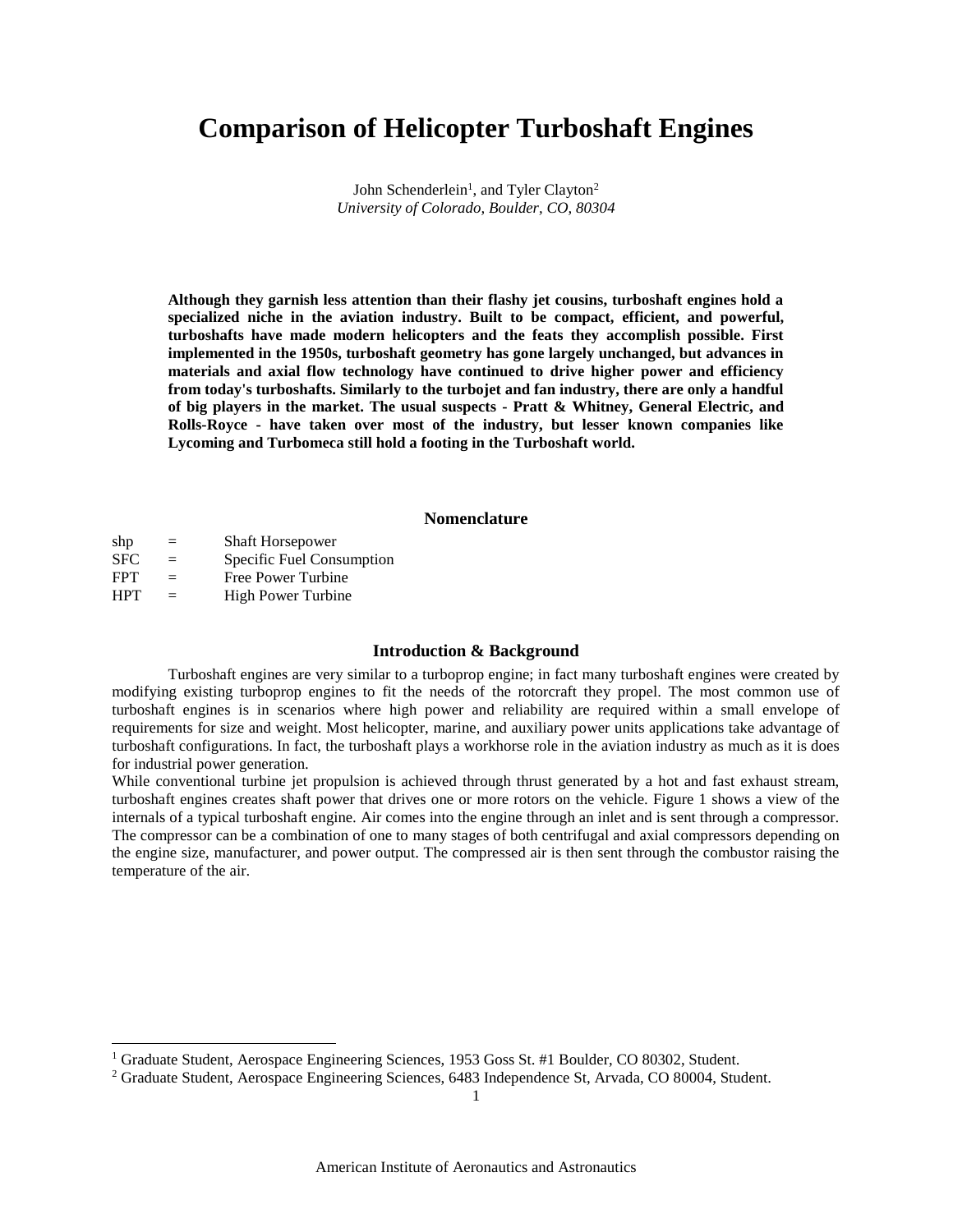

*Figure 1: Inside of a typical turboshaft engine*

Upon exiting the combustor the air goes through the compressor turbine(s). Here the necessary power is extracted to operate the compressor. Again the compressor turbine can be a single stage or many stages depending on the power requirements of the compressor. Finally the gas reaches the Free Power Turbine (FPT) and exhausted. This is the main difference between turboshaft and turboprop engines. As mentioned previously, the purpose of a turboshaft engine is to drive a rotor of the helicopter. The exhaust of the engine is not intended to provide much if any thrust to the vehicle. The job of the FPT is to extract as much power from the gas and turn that into shaft power. In turn the power shaft (shown in purple in Figure 1) connects to a gearbox and is then translated to the rotor itself. Note that the exhaust of the engine does not exit axially out the back of the turboshaft engine in all cases. Although Figure 1 shows one implementation of a turboshaft, it is not consistent throughout the field. Many times the power shaft traverses through the entire engine to the front of the engine, and commonly the air inlets are at the rear of the engine. One other big difference between turboprops and turboshafts is that the stress of the rotor is not placed on the engine in a turboshaft. The engine power shaft connects to a transmission/gearbox which is attached to the frame of the aircraft. The frame then takes the load and not the engine.

Development of the gas turbines and turboshafts especially really picked up in the 1950s era. One of the first was the Turbomeca Artouste which was originally designed as an APU later becoming the Turmo engine. However, the first engine to power a helicopter was the Boeing T50 turboshaft, which flew on the Karam K225 Synchropter in 1951. Today there are a few companies that lead the way, controlling the turboshaft market. These being: Pratt and Whitney Canada, Rolls-Royce, Turbomeca, Lycoming, and GE.

## **Pratt and Whitney Canada**

PWC is a division of the Pratt and Whitney company, however it performs its own research and development. It is based out of Canada and focuses on the design, development, and manufacturing of smaller aircraft engines, in particular turboprops and turboshafts. PWC started developing the PT6 turboprop in the 1950's and launched in the early '60s becoming its flagship product. Almost all of their turboshaft engines were derived from turboprops as they are very similar in nature. Many variants, like the PT6B/C and PT6T Twin-Pac, found in Table 1, all came from the PT6A, falling in the 1000-2000 shp category.. The Twin-Pac is made up of two of these PT6A engines that meet at a combining gearbox. Figures 2 and 3 show the PT6T engine. The first gives a side profile, including the internal mechanics. It also shows the use of a reverse flow combustor. Figure 3 on the right shows an iso-view with the combining gearbox on the front.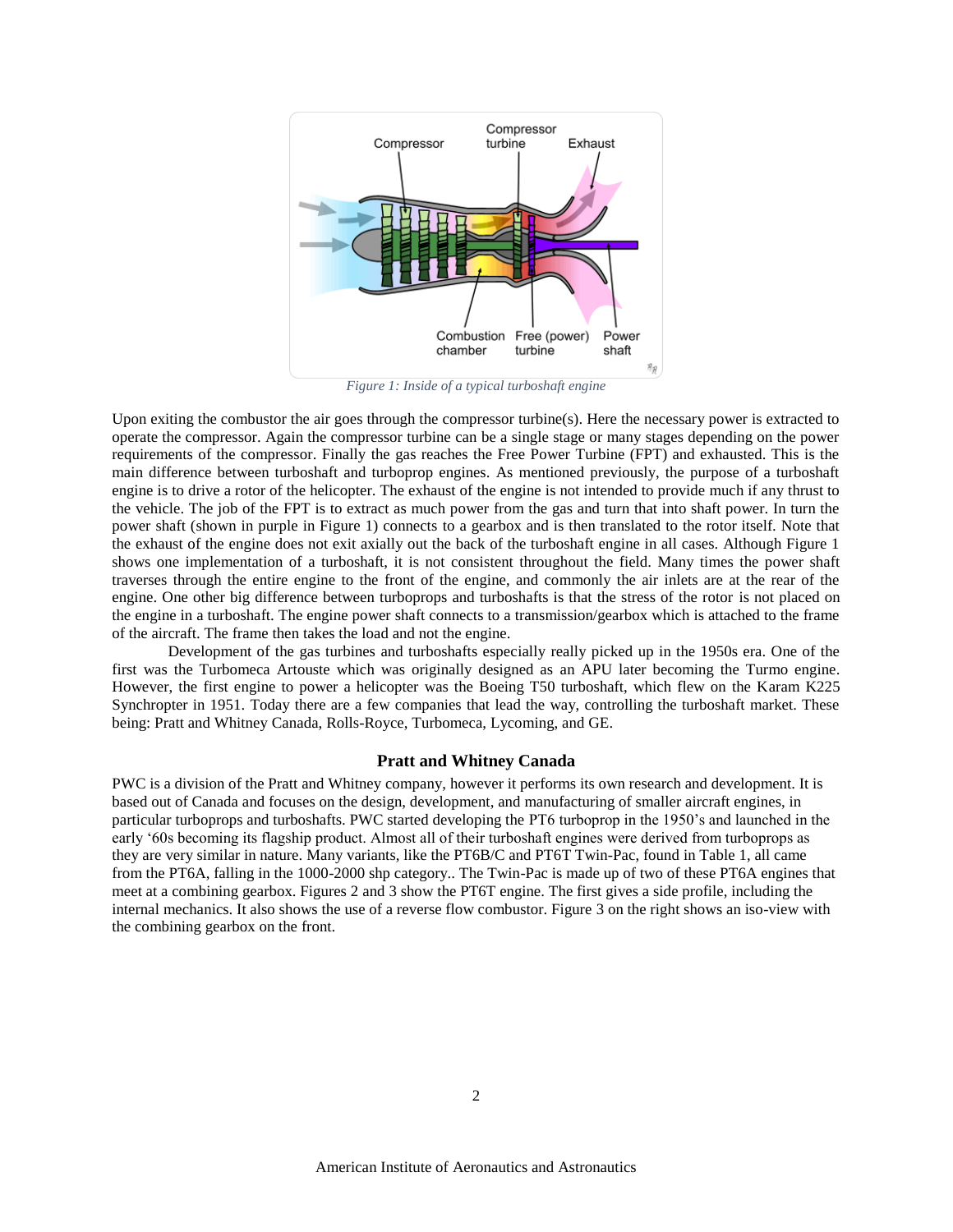

*Figure 2:Inside of a PT6T engine*

*Figure 3:PT6T engine with showing combining gearbox in front*

| <b>Engine</b>                      | PT6B                      | PT <sub>6</sub> C         | PT6T                                     | <b>PW200</b>    |
|------------------------------------|---------------------------|---------------------------|------------------------------------------|-----------------|
| <b>Notable</b><br>applications     | AW119 Koala               | UH-1 Global Eagle         | Bell 212/412<br>CH-146,<br>AH1J SeaCobra | EC135, Bell 429 |
| Power (shp)                        | 1000                      | 1600-2000                 | 1800-2200                                | 500-700         |
| Weight (lbs)                       | 385                       |                           | 660                                      | 237             |
| <b>Pressure Ratio</b>              | 7.1                       | Unknown                   | 6.3                                      | 8               |
| <b>Turbine inlet</b><br>Temp $(K)$ | Unknown                   | Unknown                   | Unknown                                  | Unknown         |
| <b>SFC</b>                         | 0.594                     | $-0.59$                   | 0.596                                    | 0.548           |
| Compressor<br>configuration        | 3 axial, 1<br>centrifugal | 4 axial, 1<br>centrifugal | 3 axial,<br>1 centrifugal                | 1 centrifugal   |
| <b>Turbine</b><br>configuration    | 2 HPT, 2 FPT              | 2 HPT, 2 FPT              | 2 HPT, 1 FPT each                        | 1 HPT, 1 FPT    |
| $P/m$ (shp/lb)                     | 2.6                       | $3.8 - 4.8$               | $2.7 - 3.3$                              | $2.1 - 3.0$     |

# *Table 1: PWC Turboshaft Engine Comparison*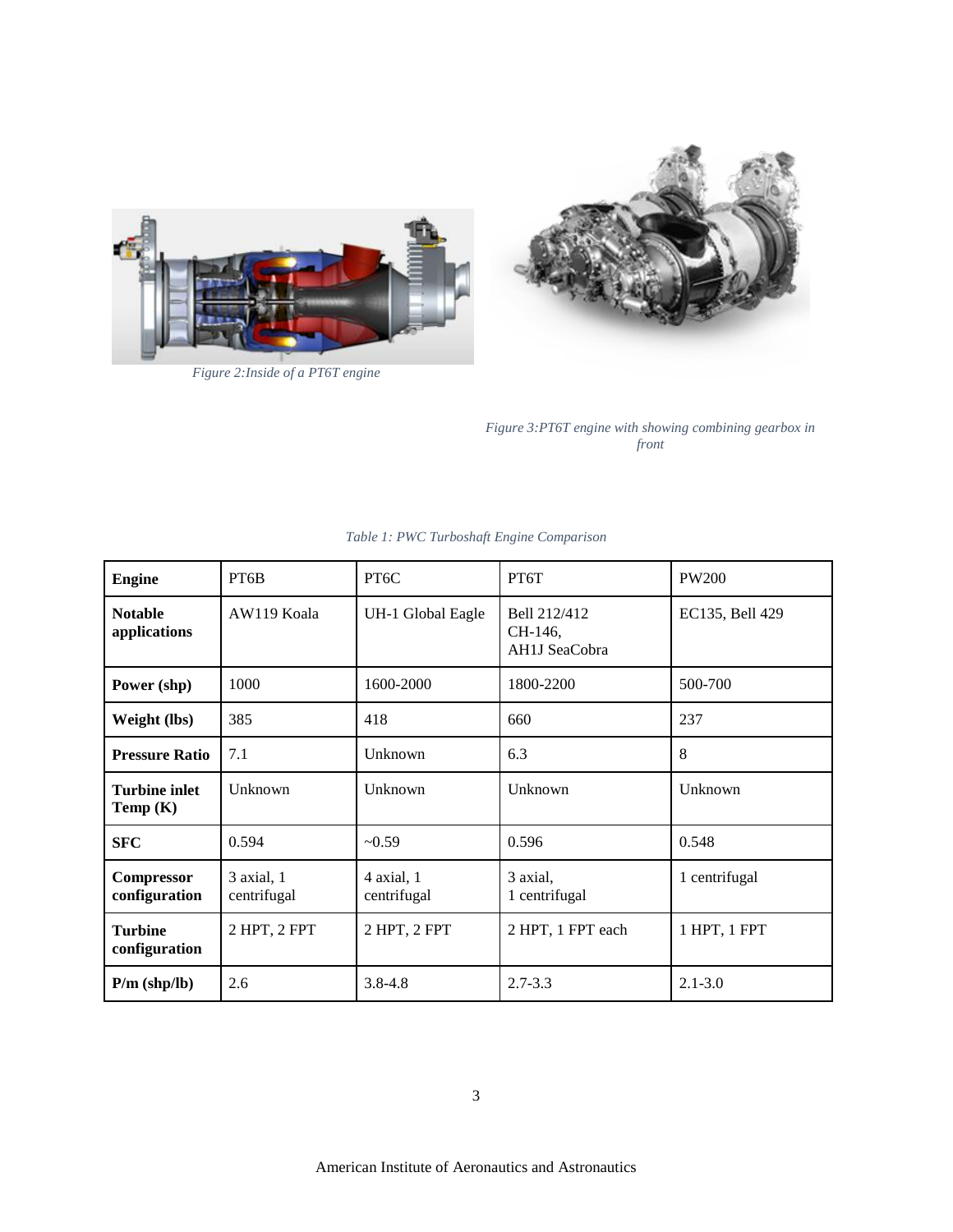## **Rolls-Royce**

Rolls-Royce is known as being one of the largest producers of power systems for air, land, and sea[\*\*]. They develop and manufacture all different kinds of engines for both commercial and defense for airplanes, marine vessels, and helicopters. The main turboshaft engines produced by RR are shown in Table 2. The M250 series is the bread and butter of their turboshaft sector. The M250 shown in Figure 4, was first developed by the Allison Engine Company in the 1960s, and has been in production ever since. Allison Engine Company was later purchased by Rolls-Royce in the '90s, becoming a subsidiary company. Today there have been over 31000 engines produced with about half of them still in operation. The engine was designed to have the compressed air exiting the compressor is sent to the rear of the engine around the turbine system and turns 180 degrees to enter the combustor. The exhaust air then leaves at the middle of the engine, shown by the two large openings in Figure 4.

The engine has been applied to many different systems with over 40 variants. Of these, two of the most interesting applications are the RQ-8A unmanned helicopter produced by Northrop Grumman (Figure 5), and the MTT Turbine Superbike (Figure 6).



*Figure 4: RR M250 turboshaft. Notice the color of paint indicating the temperature of the gases in that section*



*Figure 5: Northrop Grumman RQ-8A Fire Scout*



*Figure 6: The MTT Superbike uses an M250 turboshaft engine*

With the success of the M250 series, RR developed a new slightly smaller engine, the RR300, based off the M250 containing modern improvements to materials and manufacturing. The RR300 contains only a single centrifugal compressor and with the traditional 4-stage turbine and puts out around 300 shp. At the current time, its major application is to the Robinson R66 helicopter.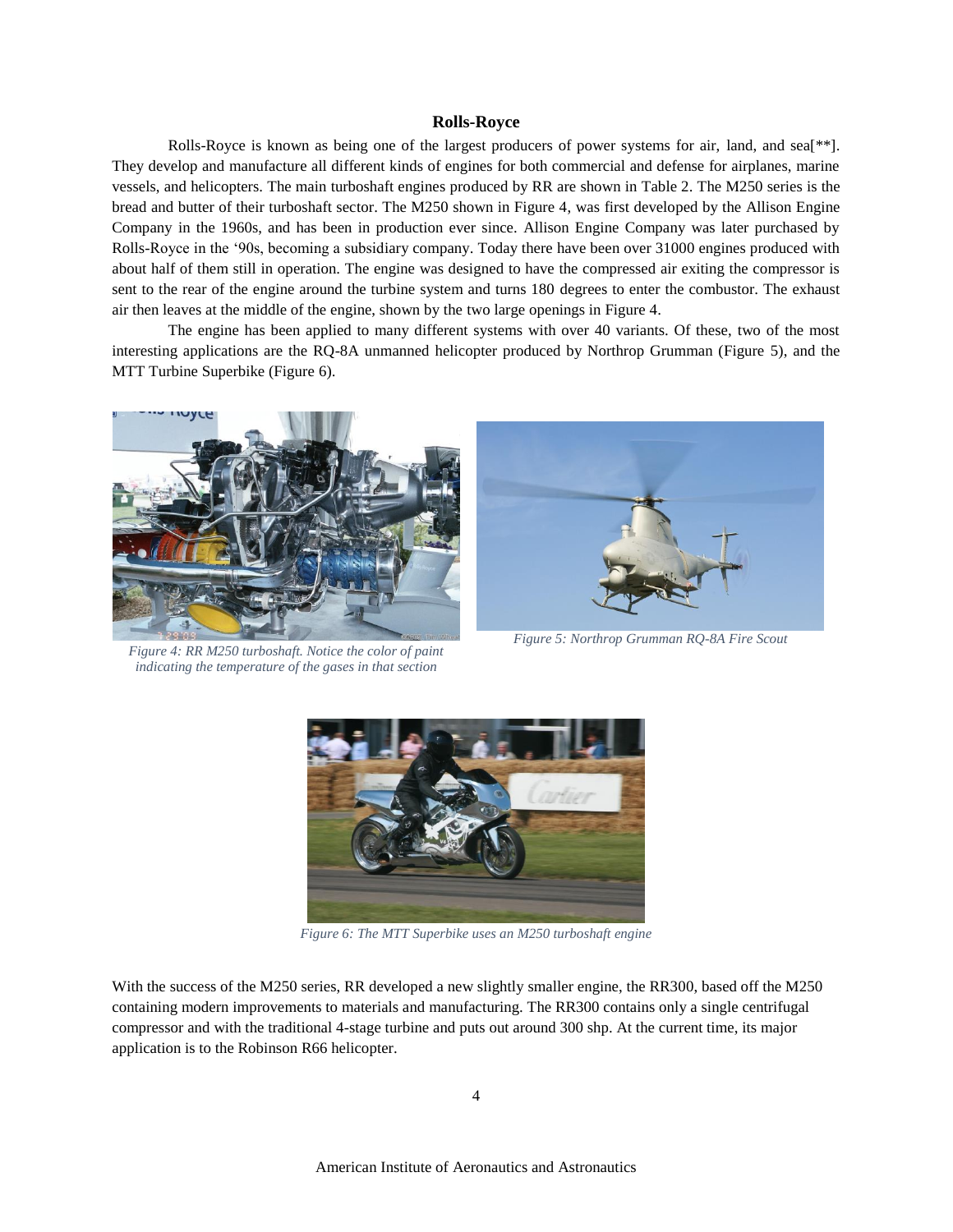| <b>Engine</b>                                      | <b>M250 Series</b>                    | <b>RR300</b>  | <b>CTS800</b> | <b>GEM</b>               |
|----------------------------------------------------|---------------------------------------|---------------|---------------|--------------------------|
| <b>Notable</b><br>applications                     | RQ-8A, Fire Scout,<br><b>Bell 206</b> | Robinson R66  | AW Lynx       | AW Lynx                  |
| Power (shp)                                        | 450-715                               | 240-300       | 1300-1600     | 1000                     |
| Weight (lbs)                                       | 161-274                               | 176           | 375           | 414                      |
| <b>Pressure Ratio</b>                              | $6.2 - 9.2$                           | 6.2           | 14            | 12                       |
| <b>Turbine inlet</b><br>Temp $(K)$                 | 1250                                  | Unknown       | Unknown       | Unknown                  |
| <b>Specific fuel</b><br>consumption (lb/lf-<br>hr) | 0.468                                 | Unknown       | Unknown       | Unknown                  |
| Compressor<br>configuration                        | 4-6 axial,<br>1 centrifugal           | 1 centrifugal | 2 centrifugal | 4 axial<br>1 centrifugal |
| <b>Turbine</b><br>configuration                    | 2 HPT, 2 FPT                          | 2 HPT, 2 FPT  | 2 HPT, 2 FPT  | 2 HPT, 2 FPT             |
| $P/m$ (shp/lb)                                     | $2.6 - 2.8$                           | 1.7           | $3.5 - 4.3$   | 2.4                      |

*Table 2: RR Turboshaft Engine Comparison*

One of the newer engines is the CTS800. This engine has been created by a joint venture between RR and Honeywell, called Light Helicopter Turbine Engine Company or LHTEC. The CTS800 produces a high pressure ratio of 14 using only two centrifugal compressors.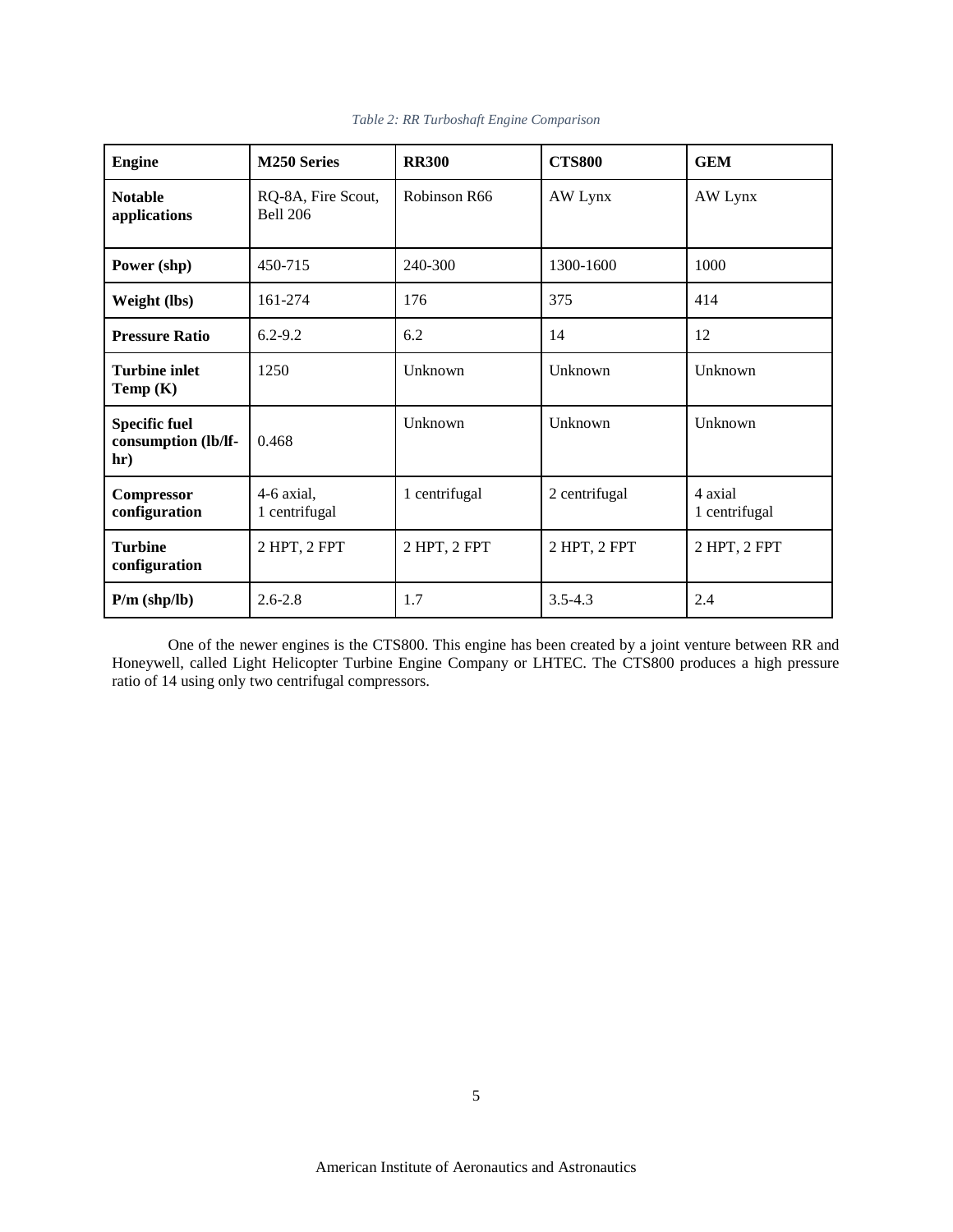## **Safran Turbomeca**

Turbomeca is a French manufacturer specializing in the design and production of small to medium sized helicopter engines ranging from 500 to 3000 shp. Currently about one of every three turboshaft engines employed on helicopters are made by Turbomeca, with over 18,000 in operation \*. By far, Turbomeca's most popular engine is the Arriel with almost 12,000 produced to date with over 30 certified variants. The engine falls in the 590-990 shp category weighing in at 245 lbs. Like the majority of Turbomeca's engines it has a combined compressor consisting of centrifugal and axial stages. The only exception is the Ardiden engine, which has a two stage centrifugal compressor.

| <b>Engine</b>                      | Arrius                 | Arriel                    | TM333                                  | Ardiden           | Makila                        | <b>RM322</b>            |
|------------------------------------|------------------------|---------------------------|----------------------------------------|-------------------|-------------------------------|-------------------------|
| <b>Notable</b><br>applications     | <b>Bell 505</b>        | A109, S-<br>76C           | <b>HAL</b><br>Cheetah/Dhru<br>v/Chetak | Russian Ka-<br>62 | Eurocopter<br>AS532<br>Cougar | AW AH-64D<br>Apache     |
| Power (shp)                        | 450-750                | 590-990                   | 900-1100                               | 1400-2000         | 1800-2200                     | 2100-2600               |
| Weight (lbs)                       | 223                    | 245                       | 367                                    | 452               | 615                           | 503                     |
| <b>Pressure Ratio</b>              | Unknown                | 9                         | 10                                     | Unknown           | 14                            | 14.2                    |
| <b>Turbine inlet</b><br>Temp $(K)$ | 1140                   | 1100                      | 1500                                   | Unknown           | Unknown                       | Unknown                 |
| <b>SFC</b>                         | Unknown                | 0.573                     | 0.529                                  | Unknown           | 0.481                         | 0.45                    |
| <b>Compressor</b><br>configuration | 1 centrifugal          | 1 axial, 1<br>centrifugal | 2 axial, 1<br>centrifugal              | 2 centrifugal     | 3 axial,<br>1 centrifugal     | 3axial, 1<br>centrifual |
| <b>Turbine</b><br>configuration    | 1 HPT, 2<br><b>FPT</b> | 2 HPT, 1<br><b>FPT</b>    | 1 HPT, 1 FPT                           | 1 HPT, 2 FPT      | 2 HPT, 2 FPT                  | 2 HPT, 2 FPT            |
| $P/m$ (shp/lb)                     | $2.0 - 3.4$            | $2.4 - 4.0$               | 2.6                                    | $3.0 - 4.4$       | $2.9 - 3.5$                   | $4.2 - 5.2$             |

#### *Table 3: Turbomeca Turboshaft Engine Comparison*

One of the newest engines at Turbomeca is the Arrano. It fills a gap in the preceding table with a shaft power of 1100 to 1300. The Arrano was designed to be more fuel efficient, claiming a 10-15% increase in the specific fuel consumption of the engine. To do this many innovations were introduced to the design. These include a new thermodynamic core, with a dual-stage centrifugal compressor with variable-pitch inlet guide blades. It also used additive manufacturing to create the injectors for the combustion chamber. This engine has been selected as the sole source for the new twin-engined H160 from Airbus entering into service in 2018.

## **Textron (Avco) Lycoming**

Paving the way for turboshaft propulsion aboard modern helicopters, the Bell UH-1 "Huey" was powered by the Lyocoming T53 turboshaft. In production since the early 1950s, the T53 was originally designed by Anselm Franz the man behind the famous Jumo 004 World War II turbojet. The T53 and the Huey it propelled would go on to secure a definitive place for turboshaft driven military helicopters following its role in the Vietnam War. Today, Lycoming is a part of the Textron umbrella corporation, and produces turboshaft engines for aviation as well as other marine and military applications. The original Lycoming T53 that powered the UH-1 Huey (Figure 7) was a 600 shp 688 lb engine in 1959. Today the T55 has replaced the T53, generating 4867 shp and weighing in at 831 lbs.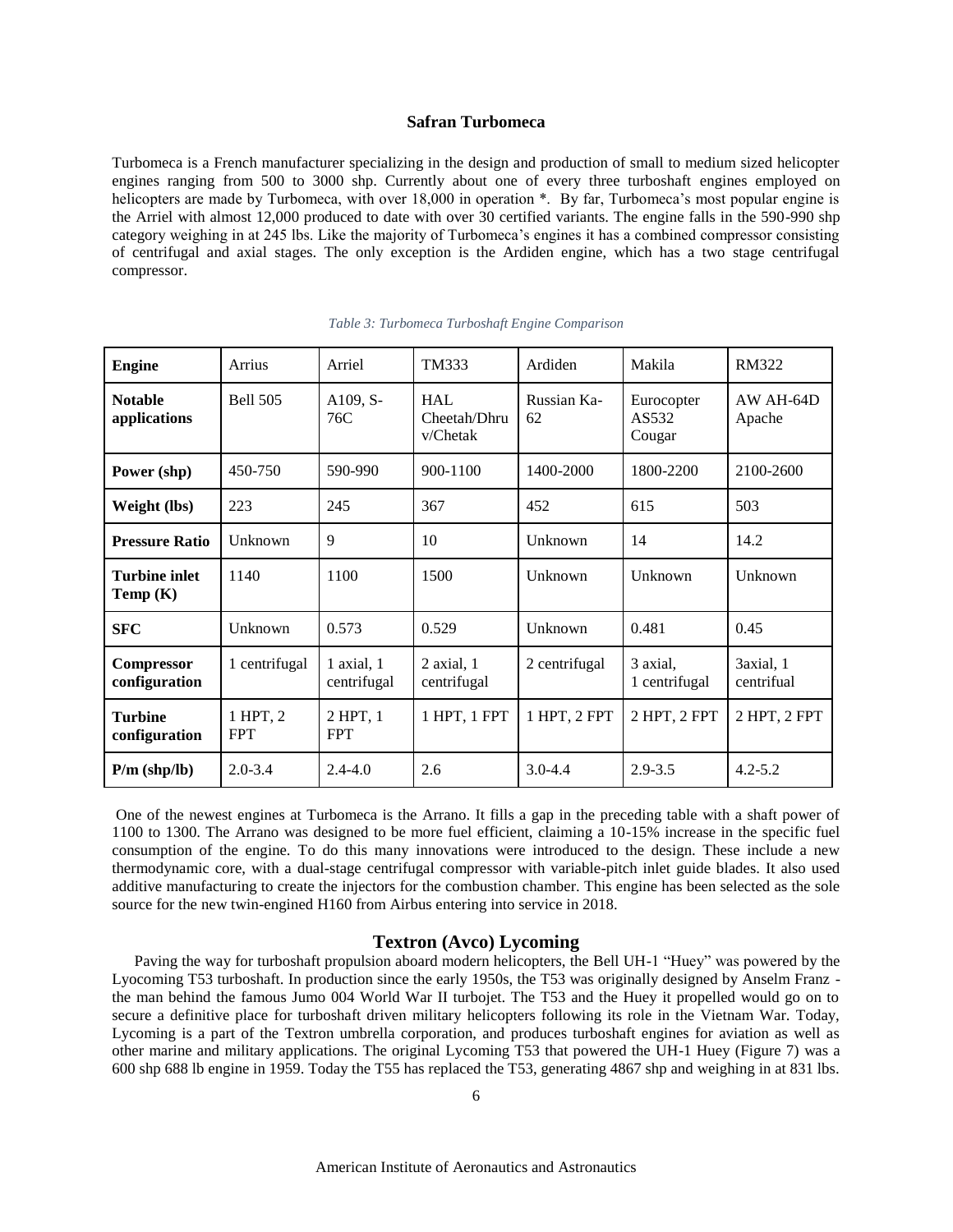From the original T53 variant, the T55 produces more than eight times the thrust with only a 20% increase in



*Figure 7: The UH-1 Huey helicopter is powered by a Lycoming T53.*



*Figure 8: The popular transport helicopter, CH-47 Chinook*

weight. The more powerful T55 powers the twin rotor heavy-lifting Chinook helicopters (Figure 8).

| <b>Lyco Engine</b>                 | <b>T53</b>             | <b>T55</b>             | <b>LTS</b>                         |
|------------------------------------|------------------------|------------------------|------------------------------------|
| <b>Notable applications</b>        | Bell UH-1 Helicopter   | CH-47 Chinook          | HH-65 Coastguard SAR<br>Helicopter |
| Power (shp)                        | 600                    | 4867                   | 675                                |
| Weight (lbs)                       | 688                    | 831                    | 241                                |
| <b>Pressure Ratio</b>              | 7.3                    | 9.32                   | 8.4                                |
| Turbine inlet Temp (K)             | Unknown                | 1088                   | Unknown                            |
| SFC (kg/kW/hr)                     | Unknown                | Unknown                | 0.57                               |
| <b>Compressor</b><br>configuration | 5 axial, 1 centrifugal | 7 axial, 1 centrifugal | 1 axial, 1 centrifugal             |
| <b>Turbine configuration</b>       | 1 HPT, 1 FPT           | 2 HPT, 2 FPT           | 1 HPT, 1 FPT                       |
| $P/m$ (shp/lb)                     | 0.87                   | 5.6                    | 2.8                                |

*Table 4: Lycoming Turboshaft Engine Comparison*

In addition to their role in the aviation turboshaft industry, Lycoming is responsible for turboshaft engines powering US Army M1 Abrams tanks, turbine class locomotives, and the US Navy LCAC hovercraft. Outside of turbine engines, Lycoming has made a name in general aviation, producing internal combustion engines that power over half of the world's general aviation aircraft.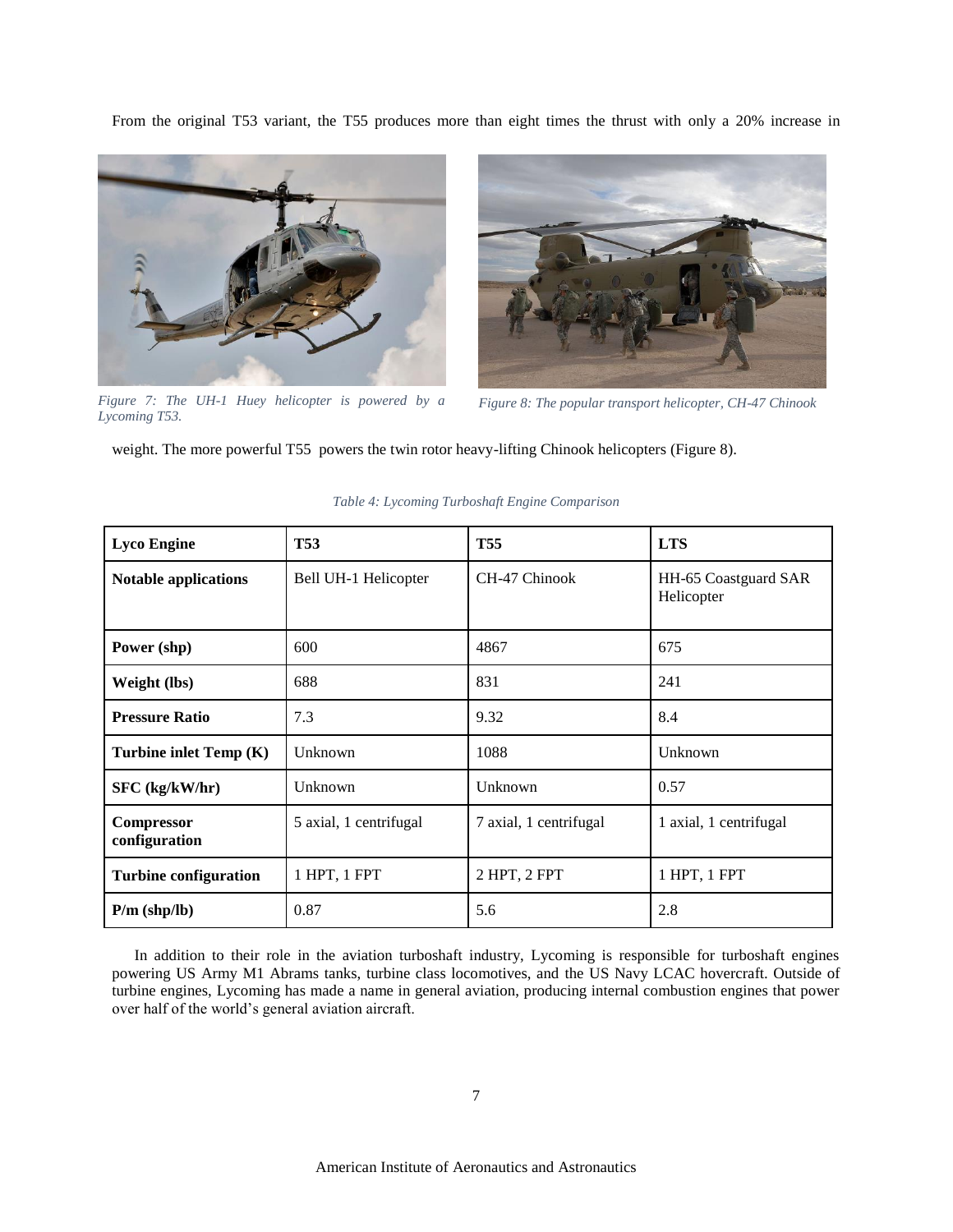# **Allison Engines (Rolls-Royce Allison)**

Allison Engines broke into the aircraft engine industry with the V-1710 V12 internal combustion engine. Over 70,000 were produced for World War II fighters such as the P-39, P-40 and P-51. After the war, Allison used their production capabilities to begin derivations of the General Electric Whittle engine. By 1953 Allison had begun on axial flow engine designs, notably a "twinned" turboprop engine, the T40. Ultimately, Allison's post-war engine design culminated in the creation of the T406 turboshaft, designed to power the unique V-22 Osprey

| <b>Allison Engine</b>              | T406            | AE2100 (turboprop)          |                                    |
|------------------------------------|-----------------|-----------------------------|------------------------------------|
| <b>Notable applications</b>        | V-22 Osprey     | Lockheed C-130J<br>Hercules | HH-65 Coastguard SAR<br>Helicopter |
| Power (shp)                        | 6150            | 4637                        | 250                                |
| Weight (lbs)                       | 971             | 1727                        | 136                                |
| <b>Pressure Ratio</b>              | 16.7            | 16.6                        | 6.2                                |
| Turbine inlet Temp (K)             | Unknown         | Unknown                     | 1258                               |
| SFC (kg/kW/hr)                     | Unknown         | Unknown                     | 0.77                               |
| <b>Compressor</b><br>configuration | 14 axial stages | 14 axial stages             | 6 axial stages, 1<br>centrifugal   |
| <b>Turbine configuration</b>       | 2 HPT, 2 FPT    | 2 HPT, 2 FPT                | 2 HPT, 2 FPT                       |
| $P/m$ (shp/lb)                     | 6.3             | 2.7                         | 1.8                                |

*Table 5: Allison Engine Turboshaft Engine Comparison*



*Figure 9: V-22 Osprey uses two T406 turboshafts*

Despite being shrouded by complexity and controversy, the Osprey is undoubtedly one of the most unique and innovative rotorcraft ever put into consistent production. Due to the power needed to both lift the aircraft as well as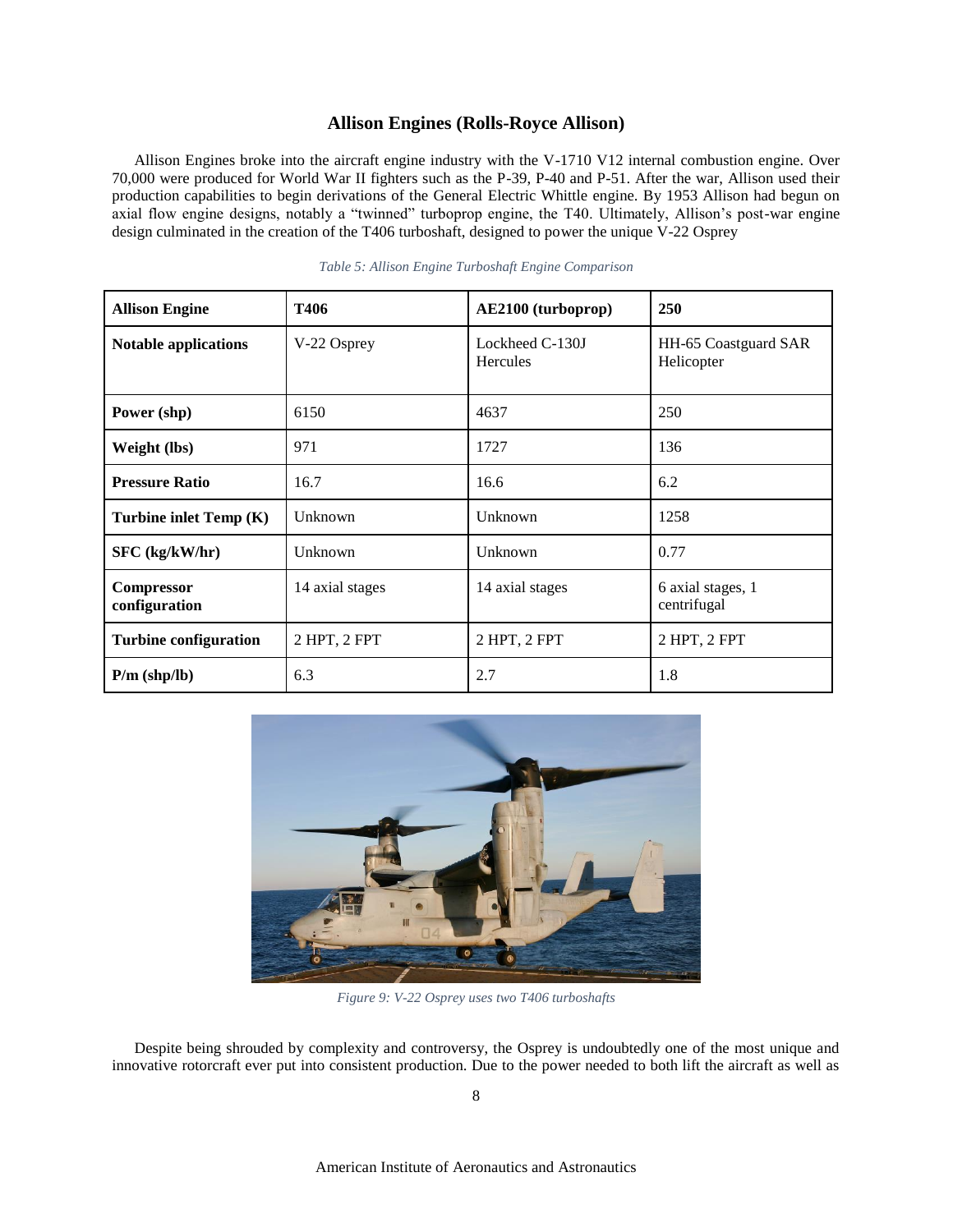propel it to 20,000 ft, an extremely powerful turboshaft is needed. The Allison/RR T406 engine is one of the most powerful turboshafts in production, and the most powerful examined by this paper. The shaft power out exceeds 6000 shp.

Beyond their involvement in turbomachinery, Allison was also one of the first engine manufactures to begin experimenting with ceramic materials. In partnership with General Motors in the 1970s, they were successful incorporating ceramics in automotive truck engines. Work continued on ceramic turbine components into the 1990s, however nothing significant ever came from the venture.

# **General Electric**

General Electric (GE) is one of the giants in the aviation engine world. Known worldwide for their turbofan engines, they also produce many turboshaft engines. GE joined the aviation industry when they first began developing the turbosupercharger for the U.S. government in 1917. It was designed to increase the power of a piston engine at high altitude by using the exhaust gases to run an air compressor. From here GE's influence in the field only grew. They entered the turboshaft industry with the development of the T58 in the 1950s. Originally developed for 800 shp, today it puts out more than 1200 shp. The T58 is the engine that drives Marine One, a Sikorsky Sea King helicopter that carries the President of the United States.

| <b>Engine</b>                      | <b>T58</b>                       | T64          | <b>T700/CT7</b>               | <b>GE38</b>                              |
|------------------------------------|----------------------------------|--------------|-------------------------------|------------------------------------------|
| <b>Notable</b><br>applications     | Sikorsky Sea king,<br>Marine One | CH/MH-53E    | AH-64 Apache<br>Sikorsky S-92 | Sikorsky CH-53K<br><b>Super Stallion</b> |
| Power (shp)                        | 1250-1870                        | 3925-4750    | 1900-2600                     | 7500                                     |
| Weight (lbs)                       | 391                              | 720          | 450                           | 1105                                     |
| <b>Pressure Ratio</b>              | 8.3                              | 14.9         | 18                            | 18.6                                     |
| <b>Turbine inlet</b><br>Temp $(K)$ | Unknown                          | 900-1050     | Unknown                       | Unknown                                  |
| SFC (kg/kW/hr)                     | .389                             | 0.466-0.48   | 0.46                          | $-.39*$                                  |
| <b>Compressor</b><br>configuration | 10 axial                         | 14 axial     | 5 axial<br>1 centrifugal      | 5 axial<br>1 centrifugal                 |
| <b>Turbine</b><br>configuration    | 2 HPT, 1 FPT                     | 2 HPT, 2 FPT | 2 HPT, 2 FPT                  | 2 HPT, 3 FPT                             |
| $P/m$ (shp/lb)                     | $3.2 - 4.8$                      | 5.4-6.7      | $4.2 - 5.7$                   | 6.8                                      |

*Table 6: General Electric Turboshaft Comparison*

Another popular helicopter ran by a GE engine the T700, is Boeing's AH-64 Apache shown in Figure 10. Two of these engines, shown on the left of Figure 10, put out about 1900 shp each to power this aircraft.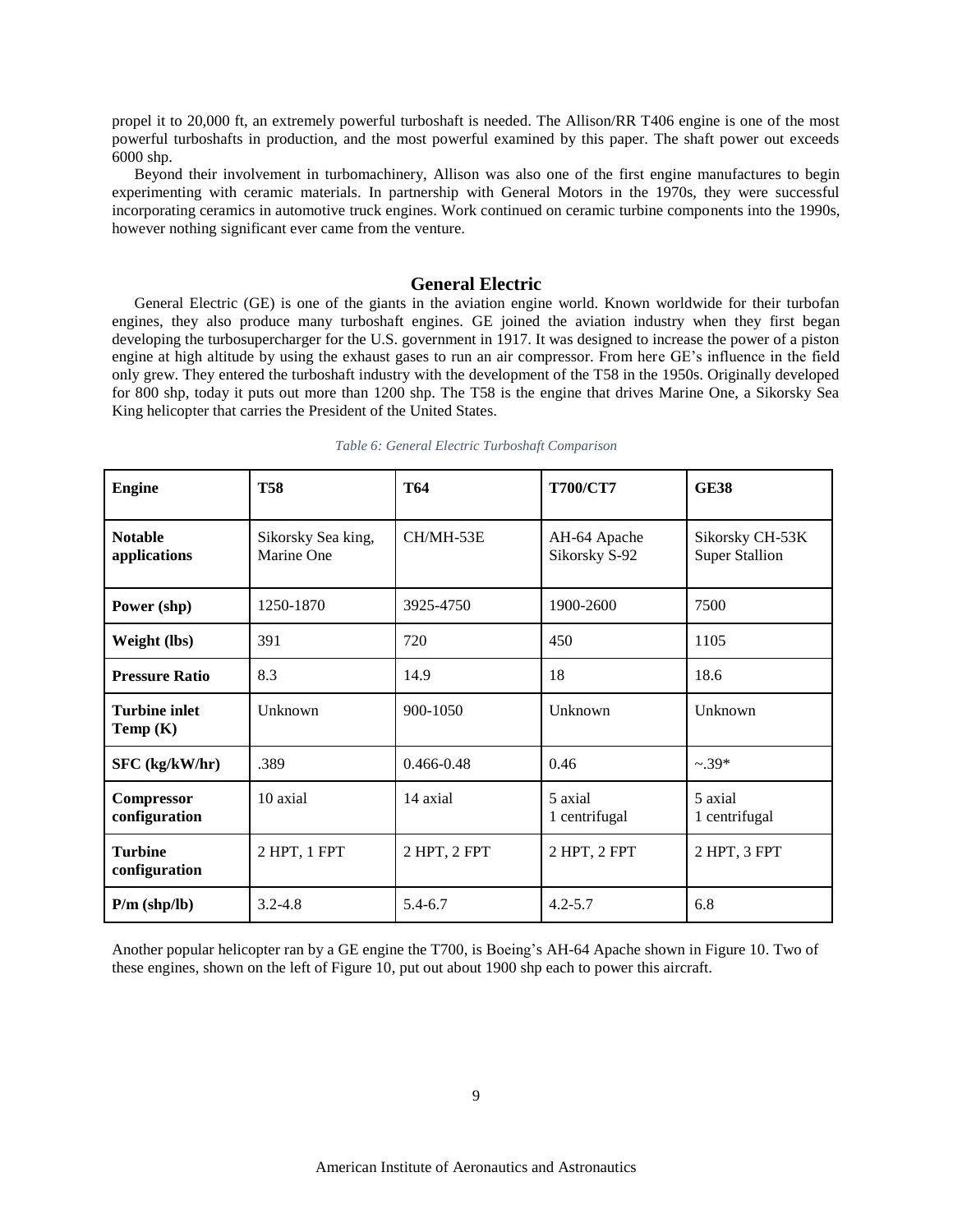

*Figure 10: GE's T700 turboshaft (left) which powers the AH-64 Apache (Right)*

The newest GE turboshaft is the GE38. It delivers an extreme amount of power, giving off 7500 shp. With this kind of power it is targeted at larger applications for heavy lifting. The engine is built to outperform its predecessor the T64, providing 57% more power and an estimated 63% fewer parts. No specific value for its sfc was found, but it claims to be 18% more efficient than the T64. The GE38 fills a missing gap in the turboshaft industry, falling between Europrops TP400-D6 (10,000 shp) and RR AE2100 (6000 shp). It has also been considered to replace the engines aboard the V-22 Osprey, pictured in Figure 9.

# **Russian Turboshaft Engines**

Often overlooked due to their age and lack of presence in the modern turboshaft industry, Soviet era turboshafts were some of the most powerful produced, and can be found on dozens of helicopter models in service around the developing world. The major manufacturers are the Soleviev, Ivchenko-Lotarev, and Klimov Design Bureaus. Lotarev (Ukraine) was responsible for the powerful engines that made the largest aircraft in the world possible, Figure 11. Klimov built the infamous TV3-117, which powered over 95% of Russian helicopters, like the Mi-24 pictures in Figure 12



*Figure 12: Russian Mi-24 helicopter powered by the TV3-117 Figure 11: Russian Mi-26 Helicopter.*

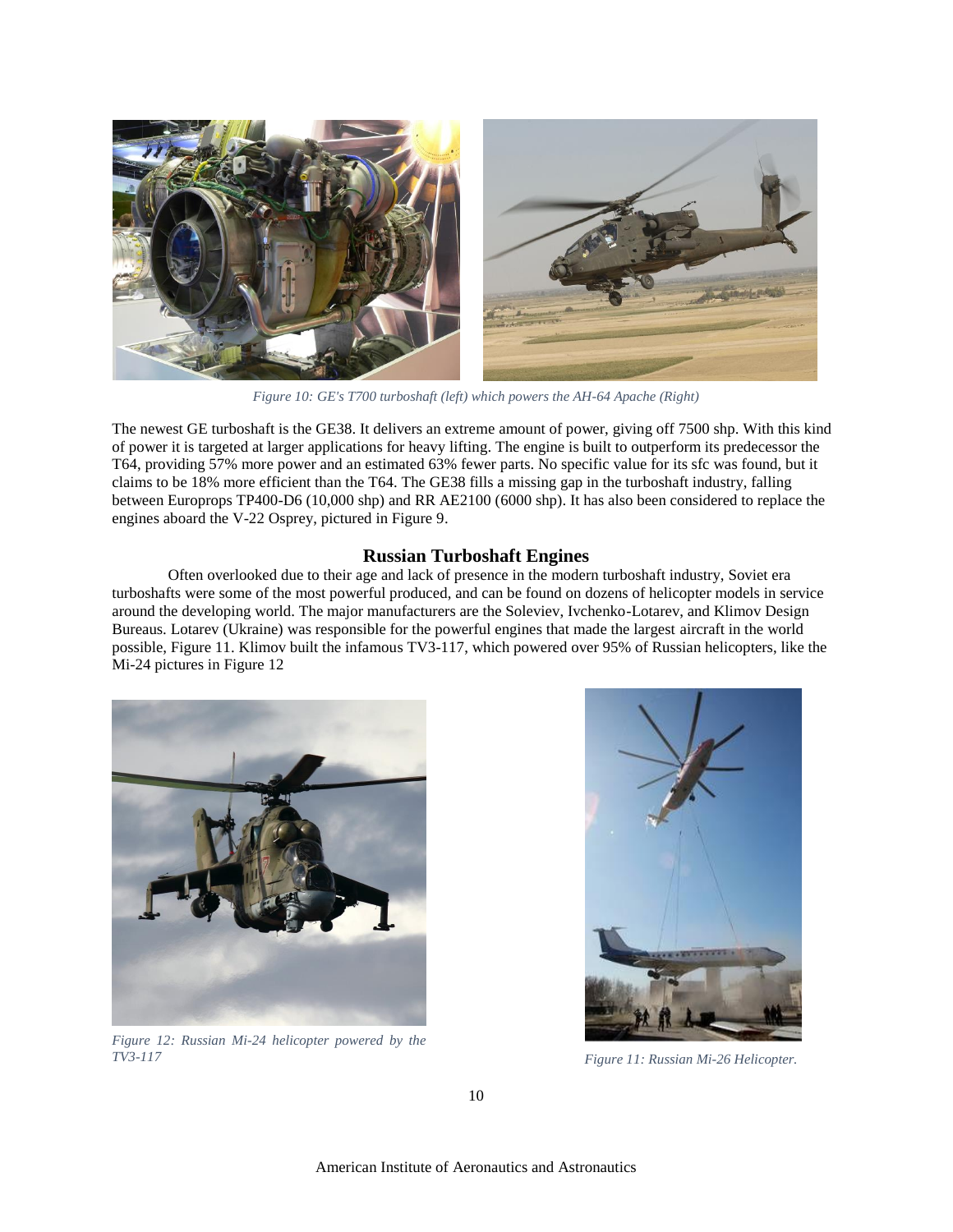| <b>Engine</b>                    | Klimov TV3-117                          | Klimov VK-2500              | <b>Soloviev D-25</b> | <b>Lotarev D-136</b>     |
|----------------------------------|-----------------------------------------|-----------------------------|----------------------|--------------------------|
| <b>Country of Origin</b>         | <b>Soviet Russia</b>                    | <b>Soviet Russia</b>        | <b>Soviet Russia</b> | <b>Soviet Ukraine</b>    |
| <b>Notable</b><br>applications   | Various Kamov and<br>Mil Mi Helicopters | Kamov Ka-50, Mil<br>$Mi-28$ | Mil $Mi-10$          | Mil Mi-26                |
| Power (shp)                      | 2200                                    | 2700                        | 3925-4750            | 11400                    |
| Weight (lbs)                     | 648                                     | 661                         | 1325                 | 1077                     |
| <b>Pressure Ratio</b>            | 9.4                                     | Unknown                     | Unknown              | Unknown                  |
| <b>Turbine inlet</b><br>Temp (K) | 1263                                    | Unknown                     | Unknown              | Unknown                  |
| SFC (kg/kW/hr)                   | .308                                    | 0.22                        | Unknown              | 0.23                     |
| Compressor<br>configuration      | Unknown                                 | Unknown                     | 9 axial              | 5 axial<br>1 centrifugal |
| <b>Turbine</b><br>configuration  | Unknown                                 | Unknown                     | 1 HPT, 2 FPT         | 2 HPT, 3 FPT             |
| $P/m$ (shp/lb)                   | 3.4                                     | 4.1                         | $3.0 - 3.6$          | 10.58                    |

*Table 7: Russian Turboshaft Engine Comparison*

# **Comparisons & Conclusion**

Due to their use in helicopters, turboshaft engines are generally small in size, often utilizing at least one centrifugal compressor, sometimes in parallel with two or more axial stages. Because helicopters become significantly more inefficient as their size increase, extremely powerful turboshafts are not necessary; even the largest helicopters can utilize 2 or in some cases 4 turboshaft engines linked by a gearbox. Two soviet era Lotarev D-136 power the largest Helicopter ever produced, the Mil Mi-26, and produce 11400 shaft horsepower (a power/mass ratio over 10!). Typically engines in the 1000 shp and lower have power/mass ratios in the range of two to three. Engines from 2000 to 3000 shp have ratios usually between three and four.

Almost all of the turboshaft engines use 2 spool design. One to two high power turbines run the compressor and the rest of the power extraction is performed by usually 2 free power turbines. The larger engines like the D-136 and GE38 use 3 FPTs. Earlier versions like GE's T58 and T68 used a completely axial turbine, almost every turboshaft now uses a combination of at least one centrifugal. In fact some engines like Turbomecas Ardiden and RR CST800 use only a dual centrifugal compressor, and still achieve pressure ratios around 14. The highest found for this report was 18.6 from the GE38 engine, (a combination of 5 axial and 1 centrifugal). Older turboshaft engines have a specific fuel consumption in the 0.5-0.6 kg/kW/hr range while newer engines have improved close to 0.39 (GE38).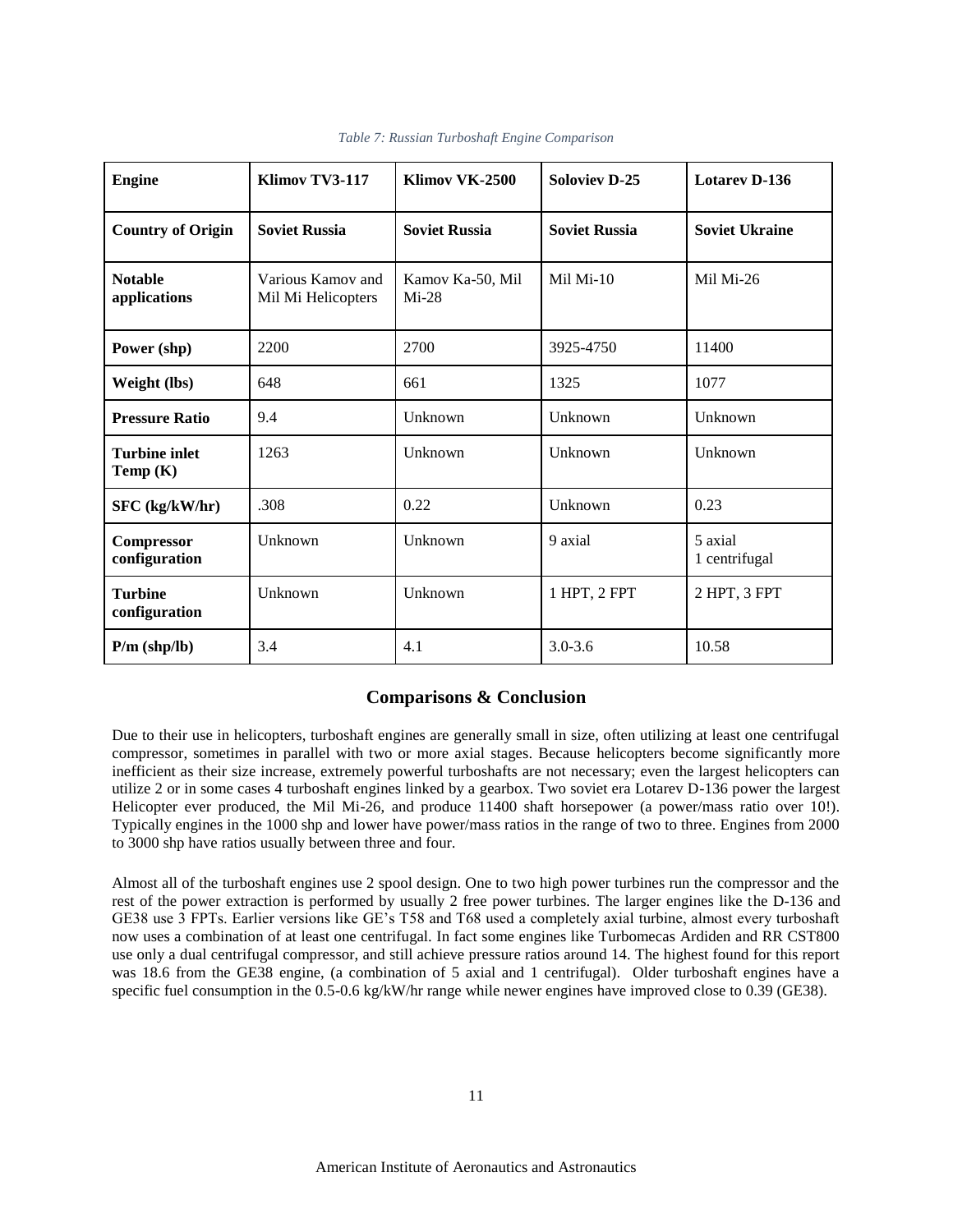The aerospace industry is constantly changing, and turboshafts are not an exception to this. Driven by the constant pressure of competitors along with new technologies and manufacturing techniques, companies have to do everything in their power to maintain or increase their footprint in the field. This paper has given some insight into the many available engines on the turboshaft market and the companies behind them. Of course not all of the companies are listed here, but the major game players in the industry were.

## **Acknowledgments**

We would like to acknowledgments Dr. Lakshmi Kantha for his extensive notes and in class lectures.

#### **References**

[1]"At a glance" *Turbomeca*. Web. 17 Dec. 2015.

<http://www.turbomeca.com/company#1>.

- [2]"The CT7 Engine." *GE Aviation*. General Electric, Web. 17 Dec. 2015.
	- <http://www.geaviation.com/commercial/engines/ct7/>.
- [3]"D-136 Gas Turbine Turboshaft Aero Engine." *Ivchenko Progress*. Ivchenko-Lotarev, 2015. Web. 17 Dec. 2015. <http://ivchenko-progress.com/?portfolio=d136&lang=en>.
- [4]"Helicopters." *Rolls-Royce Products*. Rolls-Royce, Web. 17 Dec. 2015. <http://www.rolls-

royce.com/customers/defence-aerospace/products/helicopters/>.

[5]"Military Engines." *GE Aviation*. General Electric, n.d. Web. 17 Dec. 2015. <http://www.geaviation.com/military/engines/>.

[6]"Military Turboshaft/Turboprop Specifications." *Military Turboshaft/Turboprop Specifications*. Web. 17 Dec. 2015. <http://www.jet-engine.net/miltsspec.html>.

- [7]"Turboprop and Turboshaft Engines." *Subject*. Web. 17 Dec. 2015.
- <https://engineering.purdue.edu/~propulsi/propulsion/jets/tprops.html>.
- [8]"TV3-117." *Klimov*. JSC Klimov United Engine Corporation, 2015. Web. 17 Dec. 2015. <http://klimov.ru/en/production/helicopter/TV3-117/>.

[9]"VK-2500." *Klimov*. JSC Klimov United Engine Corporation, 2015. Web. 17 Dec. 2015. <http://klimov.ru/en/production/helicopter/VK-2500/>.

- [10]"What We Do." *Rolls Royce About*. Rolls Royce, 2015. Web. 17 Dec. 2015. <http://www.rollsroyce.com/about.aspx>.
- [11] Emoscopes. *Turboshaft Operation*. Wikimedia Commons.
- [12] "Allison (MTU) 250 C20B." *Wikipedia*. Wikimedia Foundation. Web. 17 Dec. 2015.

 $\langle$ https://en.wikipedia.org/wiki/Allison\_Model\_250#/media/File:Allison (MTU)\_250\_C20B.jpg>.

[13] "CT7 T700." *Wikipedia*. Wikimedia Foundation. Web. 17 Dec. 2015.

 $\langle$ https://en.wikipedia.org/wiki/General\_Electric\_T700#/media/File:CT7\_T700\_P1220751.jpg>.

[14] Caya, Sgt. Michael R. "CH-47F at NTC 2008." *Wikipedia*. Wikimedia Foundation. Web. 17 Dec. 2015.

<https://en.wikipedia.org/wiki/Boeing\_CH-47\_Chinook#/media/File:CH-47F\_at\_NTC\_2008.jpg>.

- [15] Cheung, Master Sgt. Lance. "U.S. Air Force TH-1 Huey." *Wikipedia*. Wikimedia Foundation. Web. 17 Dec.
- 2015. <https://en.wikipedia.org/wiki/Bell\_UH-1\_Iroquois#/media/File:U.S.\_Air\_Force\_TH-1\_Huey.JPG>.
- [16] Dunaway, Tech. Sgt. Andy. "AH-64D Apache Longbow." *Wikipedia*. Wikimedia Foundation. Web. 17 Dec.
- 2015. <https://en.wikipedia.org/wiki/Boeing\_AH-64\_Apache#/media/File:AH-64D\_Apache\_Longbow.jpg>.
- [17] "MTT Streetfighter Turbine." *Wikipedia*. Wikimedia Foundation. Web. 17 Dec. 2015.
- $\lt$ https://en.wikipedia.org/wiki/MTT\_Turbine\_Superbike#/media/File:MTT\_Streetfighter\_Turbine\_-\_Flickr\_-\_Supermac1961.jpg>.
- [18] "RR/Allison 250." Web. 17 Dec. 2015. <http://www.enginehistory.org/GasTurbines/Allison/7\_RR ALLISON 250-B17F.jpg>.
- [19] "Russian Air Force Mil Mi-24P Dvurekov." *Wikipedia*. Wikimedia Foundation. Web. 17 Dec. 2015.
- <https://en.wikipedia.org/wiki/Mil\_Mi-24#/media/File:Russian\_Air\_Force\_Mil\_Mi-24P\_Dvurekov-4.jpg>.
- [20] Schindler, Kelly. "An MQ-8B Fire Scout Unmanned Aerial Vehicle." Web. 15 Dec. 2015.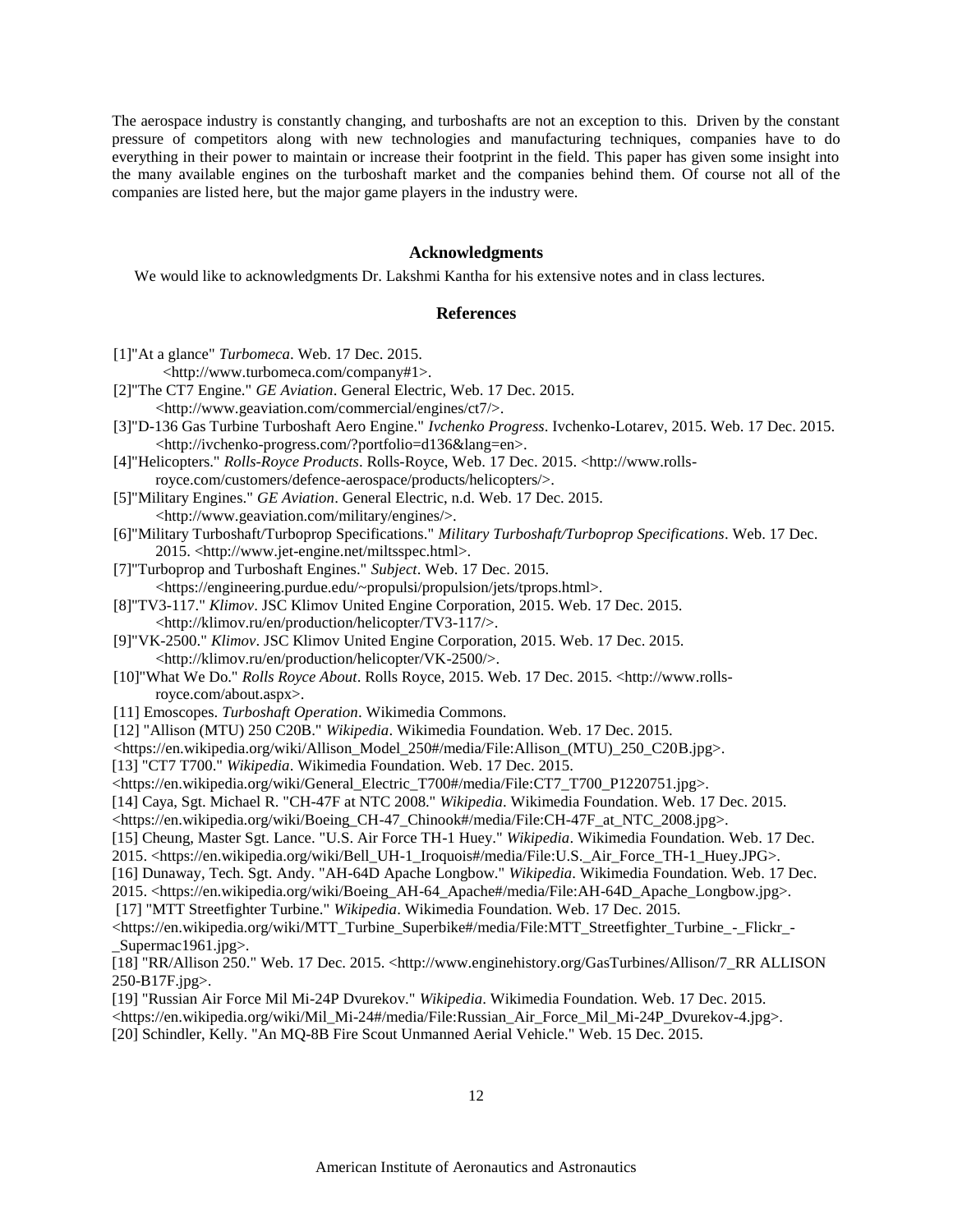## **Matlab Code**

```
13
clear all; close all; clc
%% Givens
gamma = 1.4;
gam c = 1.4; \frac{1}{2} for temps through compressor, combustor
gam t = 1.33; \frac{1}{8} for temps after the combuster \rightarrow turbine
c = 1005; \frac{1005}{1000} & specific heat
cpc = 1004; % for temps in the compressor,combustor
\text{cpt} = 1156; % for temps in the turbine
hp2W = 0.7457*1000; % conversion from hp to W
lb2kg = 0.453592; % conversion from lb to kg
%T5=T9 == T0 (should be ambient for maximum)
8p5=p9=p0^{\circ}M = 0% Ambient Values
MO = 0; % Mach
[T0,a0,P0,rho0] =atmosisa(0); % Standard Atmospher [K,m/s,kg/m3,Pa]mdot = 26*lb2kg; % Air mass flow rate [kg/s]
hpr = 42.8e6; % Fuel Heating value [J]
Tt4 = 1100+273.15; % Turbine Entry Temperatureb[K]
P = 4230*hp2W; % Power extracted to turboshaft
Pi c =12;
%-------------------Efficiencies-------------------------------------------
ec = .92; % Polytropic Efficiency of Compressor
et = .92;<br>Eta b = .96; <br>& Efficiency of burner (combustor)
                      % Efficiency of burner (combustor)
eta c = .85; %power conversion losses, 1 = no loss
%tau r = 1+.5*(qamma-1)*M0^2; % Tt0/T0 : stagnation to static Temp Ratio
tau c = Pi c^((gamma-1)/gamma) ; % Tt3/T2 : compressor
tau lam = Tt4/T0; % ht4/ht0 = cpt*Tt4/cpc*T0
tau tH = 1-(tau r/tau lam) * (tau c-1);
%tau tL, tau t for a turboshaft
tau tL = 1-(1/(tau lam*tau tH))*(P/(mdot*c*T0));
tau_t = \tau_t + \tau_{\text{tau}}%tau tL, tau t for a turboprop
%{
tau t = 1/(tau r*tau c) + (gamma-1) *M0^2/(2*tau lam*eta c^2);
tau tL = tau t/tau tH;
%}
Sp = (a0*M0)^2^*(1/eta_c-1) ...
```